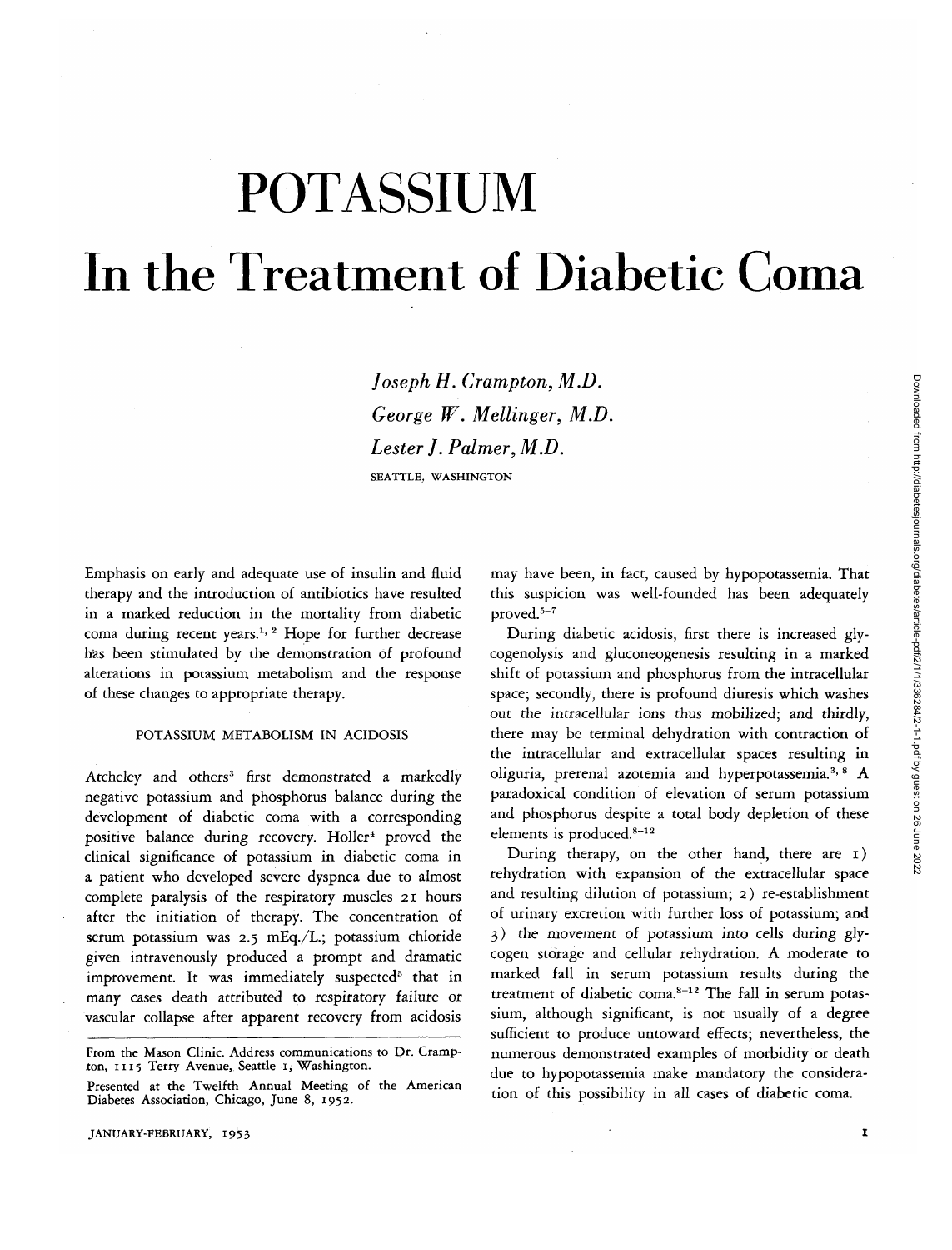### HYPOPOTASSEMIA

Symptoms of hypopotassemia encountered in the treatment of diabetic coma include: varying degrees of skeletal muscle paralysis with or without associated respiratory distress,<sup>4, 5</sup> vascular collapse<sup>13</sup> which responds to intravenous infusion of a solution containing potassium but not to blood transfusion, and intestinal ileus with increasing nausea and vomiting (see below).

Opinion varies as to the best method of prevention and treatment of hypopotassemia. Some authors<sup>2, 14</sup> feel that infusion of fluids containing potassium in low concentration should be stated routinely three to six hours after institution of therapy, providing the urinary output is adequate. Others<sup>15</sup> think that the requirements for potassium usually can be satisfied with early oral feedings if the initial dosage of insulin has been adequate, and if no intravenous glucose has been given early in therapy. The latter observers have reserved oral or intravenous potassium for the treatment of symptoms of hypopotassemia. We believe that prevention of hypopotassemia *is* more logical than treatment after symptoms have occurred. Since potassium can be given orally with safety in the presence of an adequate urinary excretion, we have administered it routinely except in mild cases. Such therapy prevents clinically significant hypopotassemia in virtually all instances; *it* obviates the necessity for determination of serum potassium in the majority of cases.

In the event of inability of the patient to ingest potassium, or if symptoms of hypopotassemia appear, additional potassium may be used intravenously. Study of the serum potassium with the flame photometer becomes valuable if the patient is not responding to therapy properly. In any case with vascular collapse and oliguria, the use of potassium intravenously would be hazardous in the absence of serum potassium determination.

# PLAN OF TREATMENT

The patient is given an initial dose of insulin which must be based entirely on clinical evaluation. In adults this varies from ioo to 300 units. As soon as the blood sugar is determined, the initial dose is supplemented so that the total amount of insulin given in the first one or two hours in units is equal to half the admission value for blood sugar (Table I). These dosages are reduced in the young, the aged, or in any instance where insulin sensitivity is recognized or suspected. They are increased in the presence of known insulin resist-

| TABLE 1. Total Amount of Insulin Given in the First Two Hours |                                     |  |
|---------------------------------------------------------------|-------------------------------------|--|
| ADMISSION BLOOD<br>SUGAR, mg. per 100 cc.                     | INSULIN DURING<br>FIRST 2 HRS UNITS |  |
|                                                               |                                     |  |

| 300      | 150 |
|----------|-----|
| 400<br>٠ | 200 |
| 500      | 250 |
| 600      | 300 |
| 700      | 350 |
| 800      | 400 |
| 900      | 450 |
| 1000     | 500 |
|          |     |

ance. We do not hesitate to *giwe* all or part of these amounts of insulin intravenously if vascular collapse is present or impending. Insulin is used in regular or crystalline form only during the first twenty-four hours.

After the initial dose of insulin is administered, the other measures usually advocated in the treatment of diabetic coma are carried out. At first fluids are given intravenously in the form of physiological saline only. Glucose is never given until there has been demonstrated an adequate fall in blood sugar, or until the urine has become sugar free. Intravenous treatment with lactate is not given; sodium bicarbonate is used only in rare instances.

An indwelling catheter is always inserted into the bladder. One can then ascertain merely by a glance whether or not the urinary output *is* adequate.

After a period of four hours has elapsed, the contents of the stomach are aspirated; 80 cc. of 10 per cent solution of dibasic potassium phosphate diluted in 100 cc. of water are instilled into the stomach. This treatment is given only if it can be domonstrated that the rate of flow of urine from the catheter is adequate. The rate of flow (number of drops per minute) from the catheter should be approximately one-half that of the intravenous saline.

As soon thereafter as the patient is able to take fluids without nausea, he is given hourly feedings of 100 gm. of fruit juice, broth or milk, to which 10 to 20 *cc.* of dibasic potassium phosphate have been added. This regimen is usually continued for four to *six* hours.

The level of blood sugar and the carbon dioxide combining power of the plasma (and more recently the serum potassium) are determined at intervals of four hours until return to normal can be demonstrated. If the drop in the blood sugar at the fourth hour is not satisfactory, the initial dose of insulin is repeated in equal or increased amounts.

Intravenous treatment with potassium (in the form of one per cent potassium chloride in the water) is given only if:  $I$ ) the patient is unable to take potassium phosphate by mouth, 2) the urinary output is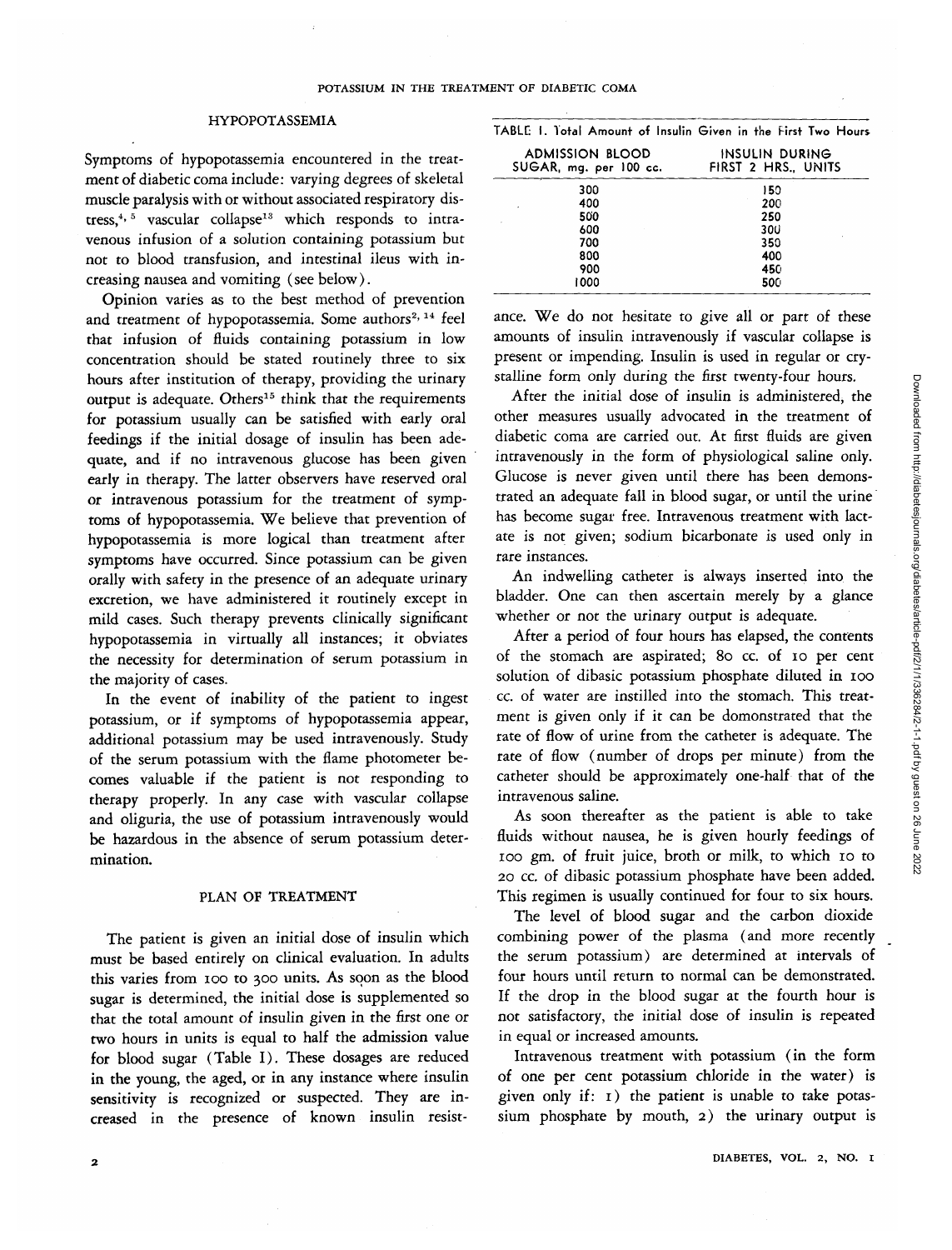adequate, 3) there is hypopotassemia as evidenced by vascular collapse, muscular weakness, respiratory distress, •or actual measurement.

We have found it necessary to give intravenous potassium in only five instances.

# **RESULTS**

In order to compare our results in the treatment of diabetic coma before and after the inauguration of supplemental potassium therapy in June, 1948, we have carefully reviewed all instances of coma treated by us over a ten year period. All cases of diabetic coma in which the carbon dioxide combining power was less than 10 mEq. are included. The group treated since the use of potassium was started included 11 cases with less serious coma in which food could be taken early and in which there was rapid improvement on therapy without potassium. These cases were not considered separately.

As will be seen in Table 2, the patients treated before and after potassium therapy form roughly comparable groups; the only significant difference being the -longer duration of diabetes in the cases treated since the use of potassium was begun.

| TABLE 2.                                     | Comparison of Cases Treated Before and After<br>Potassium Therapy |      |                                     |      |
|----------------------------------------------|-------------------------------------------------------------------|------|-------------------------------------|------|
|                                              | 32 Cases Before<br>Potassium Therapy                              |      | 53 Cases After<br>Potassium Therapy |      |
|                                              | Range                                                             | Mean | Range                               | Mean |
| Age in Years                                 | $3 - 72$                                                          | 30.8 | 5.65                                | 31.5 |
| Known duration of<br>Diabetes in years       | $0 - 17$                                                          | 4.8  | $0 - 27$                            | 8.0  |
| Admission Blood Su-<br>gar, mg. per 100 cc.  | 273-1396                                                          | 592  | 203-1048                            | 546  |
| <b>Admission Plasma</b><br>$CO_{21}$ , mEq/L | $4.1 - 10$                                                        | 7.0  | $2.7 - 10$                          | 6.3  |

**TABLE 3. Comparison of Insulin Dosage, Fluid Administration and Time Until Urine Free of Diacetic Acid, Before and After Potassium Therapy**

|                                                                         | 32 Cases Before<br>Use of Potassium |        | 53 Cases Since<br>Use of Potassium |        |
|-------------------------------------------------------------------------|-------------------------------------|--------|------------------------------------|--------|
|                                                                         | Range                               | Mean   | Range                              | Mean   |
| Insulin<br>Dosage<br>ĭn<br>two hours, units                             | $28 - 380*$                         | 180*   | 10-700                             | 237    |
| Insulin Dosage<br>in<br>24 hours, units                                 | 80-710*                             | $355*$ | 63-1090                            | 445    |
| Parenteral fluids giv-<br>en in 24 hrs., liters<br>Hours until diacetic | $1-7$                               | 4. I   | $0.5 - 10.8$                       | 5.2    |
| acid absent<br>from<br>urine                                            | $5.5 - 21$                          | 11.I   | $2 - 31$                           | l I .3 |

**\*Eliminated from these figures is one case with extraordinary insulin resistance in which 440 units of insulin were given in the first 2 hours and 5,490 units within 24 hours after the onset of coma.**

JANUARY-FEBRUARY, 1953

Table 3 shows that the administration of fluids and insulin has increased somewhat in the passing years. The average patient now receives almost 500 units of insulin within the first twenty-four hours after admission, and, nearly all of this is given within four to five hours after admission to hospital. It is interesting to note that in spite of the use of larger doses of insulin and increased amounts of fluids, the number of hours required for the disappearance of ketonuria is almost exactly the same in the two groups.

Table 4 shows the amount of potassium given in the 42 cases given this treatment. It will be noted that some patients received as high as 48 gm. of dibasic potassium phosphate  $(551 \text{ mEq. of K.})$ . The average amount administered was 18.6 gm. (214 mEq. of K.).

| Summary of Potassium Administered in 42 Cases<br>TABLE 4. |          |      |
|-----------------------------------------------------------|----------|------|
|                                                           | Range    | Mean |
| Grams K <sub>2</sub> HPO <sub>2</sub> Given               | 4.48     | 18.6 |
| mEq. Kt Given                                             | 46-551   | 214  |
| Hours before potassium started                            | $1 - 12$ | 5. I |

After starting this plan of therapy, we had the good fortune to obtain a Weichselbaum-Varney flame photometer. Serial determinations of serum potassium with this instrument have given further proof of the profound changes in serum potassium and of the efficacy of this new plan of therapy.

### ILLUSTRATIVE CASE HISTORIES

CASE 1. An eight-year-old, white boy without previous history of diabetes was semistuporous on admission. The level of blood sugar (Figure 1) was 432 mg. per



**FIGURE I. CASE 167804. Slow Response to Delayed Oral Potassium Therapy**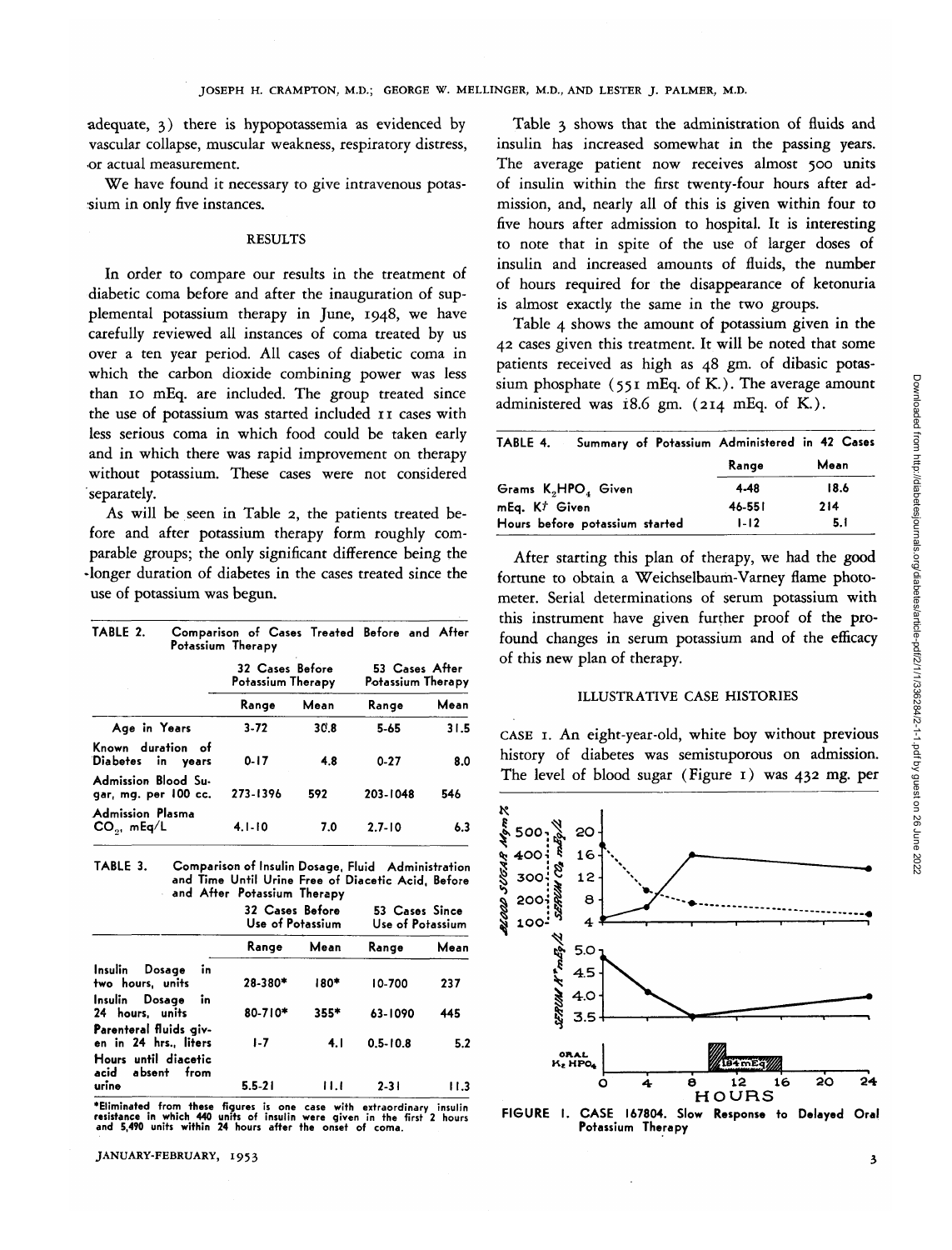ioo cc. and the carbon dioxide combining power 4.7 mEq. He responded satisfactorily to treatment with 50 units of crystalline insulin and saline given intravenously; the test for diacetic acid in the urine became negative in 11 hours. The serum potassium was 4.7 mEq. on admission and fell to 3.5 mEq. in 8 hours. A total of 16 gm. of dibasic potassium phosphate (184 mEq. of K.) was given by mouth beginning nine and one-half hours after admission. The serum potassium concentration rose to 3.9 mEq. at the twenty-fourth hour. No symptoms due to hypopotassemia were noted.

CASE 2. A white man, aged 21 years, who had known diabetes for 14 years was admitted with moderate dyspnea and an odor of acetone on his breath. The blood sugar was 604 and the carbon dioxide combining power 9.4 mEq. (Figure 2). The response to an initial dose of 200 units of insulin and intravenous infusion of fluids was satisfactory. No further difficulties were encountered. The serum potassium was 6.2 mEq. on admission and fell to 4.3 mEq. in four hours. Twenty gm. of dibasic potassium phosphate (230 mEq.) were given by mouth beginning at the fourth hour. It *is* seen that the serum potassium concentration rose as a result, and that a normal serum potassium was maintained.



**Therapy**

CASE 3. A white woman with a 13-year history of diabetes was admitted in diabetic coma with marked dehydration, Kussmaul respiration and an odor of

acetone on-her breath. The blood sugar was 448 and the carbon dioxide combining power 4.8 mEq., (Figure 3). A total of 250 units of crystalline insulin was given during the first two hours, and 6,500 cc. of fluid were given intravenously during the first 24 hours. The response to therapy was satisfactory; ketonuria disappeared in 8 hours. Oral treatment with potassium was started at the fourth hour; however, nausea began to recur at the sixth hour, and made *it* necessary to discontinue attempts to give oral feedings and potassium two hours later. The nausea subsided somewhat after the subcutaneous administration of atropine. Oral treatment with potassium and fluids was resumed at the 14th hour; however, the nausea began to increase. At this time the result of the determination of serum potassium at the eighth hour became available; it was 2.9 mEq. Since ketonuria had been absent for six hours, *it* was thought that the increasing nausea might be a symptom of the hypopotassemia. Potassium was administered intravenously using a solution containing 0.4 per cent potassium chloride and 5 per cent glucose. The nausea disappeared in 15 to 30 minutes and the subsequent course was uneventful. This was the only case in the series in which there were symptoms apparently related to hypopotassemia.





### COMMENT

Cases 1 and 2 both demonstrated a satisfactory rise in the serum concentration of potassium following oral potassium. Case 2, in contrast to Case 1, illustrates the importance of beginning the treatment with potassium early; it should usually be started at the fourth hour in order to prevent an abnormally low serum potassium level. Case 3, is an example of the occasional case in which there is not sufficient absorption of potassium from the intestinal tract and supplementary potassium must be given intravenously.

Downloaded from http://diabetesjournals.org/diabetes/article-pdf/2/1/1/336284/2-1-1.pdf by guest on 26 June 2022 Downloaded from http://diabetesjournals.org/diabetes/article-pdf/2/1/1/336284/2-1-1.pdf by guest on 26 June 2022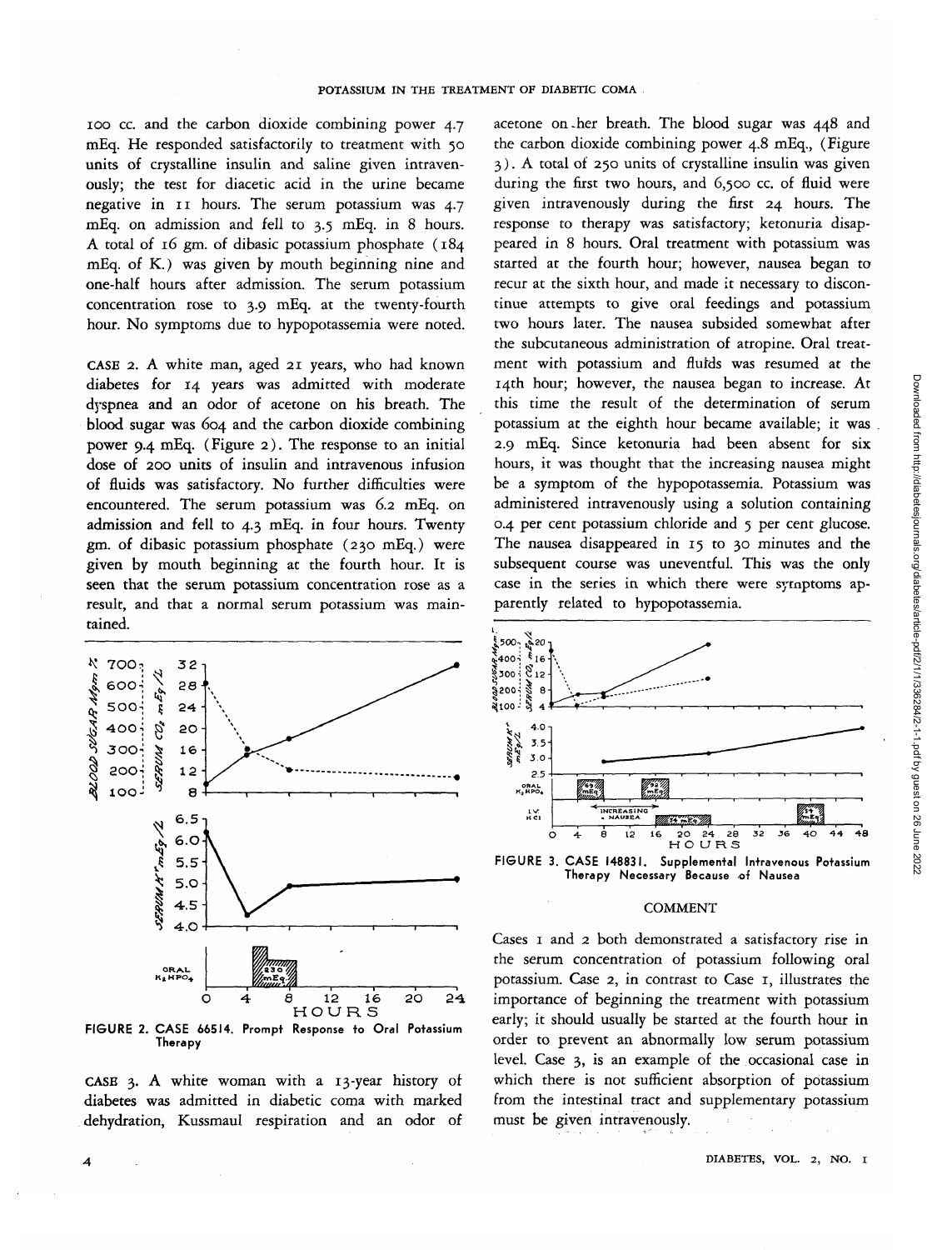Final proof of the efficacy of any plan of therapy of diabetic coma must lie in the number of patients surviving the episode. That our plan of therapy is efficacious, we believe is shown in Table 5. No fatalities were encountered in a series of 53 cases of coma when the treatment included the use of potassium as compared with 3 deaths in the series of 32 cases treated before the use of potassium.

| TABLE 5.             | Treatment of Coma | Mortality Before and After Use of Potassium in |                                   |
|----------------------|-------------------|------------------------------------------------|-----------------------------------|
|                      |                   | Patients Before Patients After                 | Use of Potassium Use of Potassium |
| Number of Patients   |                   | 32                                             | 53                                |
| Deaths due to coma   |                   | 3                                              | 0                                 |
| Percentage mortality |                   | 9.4%                                           | $0.0\%$                           |

We will be the first to admit that there are a number of factors in this achievement, not the least of which are an awareness of the problem and a will to attain the ideal. However, we do feel that the free use of potassium salts has been a significant factor in the absence of mortality reported here.

### SUMMARY

In this treatment of diabetic coma, up to 700 or more units of insulin are given during the first two hours; the dose determined by clinical evaluation of the case and the initial blood sugar level. Rehydration is accomplished with saline solution given intravenously.

Additional insulin is given at the fourth hour if the blood sugar has not fallen to one-half of the original level.

If the urinary output is adequate, dibasic potassium phosphate is given by stomach tube and in fluids given orally beginning at the fourth hour. Potassium is given intravenously only if the patient is unable to retain it when given by mouth or if symptoms of hypopotassemia occur.

No fatalities were encountered in a total of 53 cases of diabetic coma so treated in contrast to three deaths in a similar group of 32 cases treated prior to the oral use of potassium.

We believe that our series of 53 consecutive instances of diabetic coma without a death demonstrates the efficacy of the plan of treatment described.

### **REFERENCES**

JANUARY-FEBRUARY, 1953

<sup>2</sup> Harwood, R.: Diabetic acidosis: Results of treatment in sixty-seven consecutive cases. New England J. Med. 245:1-9, July 1951.

3 Atchley, D. W.; Loeb, R. F.; Richards, D. W. Jr.; Benedict, E. M.; and Driscoll, M. E.: On diabetic acidosis: A detailed study of electrolyte balances following the withdrawal and re-establishment of insulin therapy. J. Clin. Invest. 12:297- 326, March 1933.

4 Holler, J. W.: Potassium deficiency occurring during the treatment of diabetic acidosis. J. A. M. A. *131:1*186-89, Aug. 1946.

<sup>5</sup> Nicholson, W. M.; and Branniag, W. S.: Potassium deficiency in diabetic acidosis. J. A. M. A.  $134:1292-94$ , Aug. 1947.

<sup>6</sup> Logsdon, S.; and McGavack, T. H.: Death, probably due to potassium deficiency, following control of diabetic coma.<br>J. Clin. Endocrinol. 8:658-65, Aug. 1948.

7 Reinfrank, R. F.: Case report: Diabetic coma, hypokalemia, and death. Hartford Hosp., Bull. 6:10-21, 1951.

8 Nadler, O. S.; Bellet, S.; Dillon, E. S.; and Lanning, M.: Studies on the serum potassium in diabetic acidosis. Proc. Am.<br>Diabetes Assoc. 9:65-76, 1949.

9 Needham, J. W.: The metabolism of potassium in dia- betic acidosis. Yale J. Biol. & Med. 22:39-55, Oct. 1949.

10 Sinden, R. H.; Tullis, J. L.; and Root, H. F.: Serum potassium levels in diabetic coma. New England J. Med. 240:502-05, March 1949.

11 Martin, H. E.; and Wertman, M.: Serum potassium, magnesium and calcium levels in diabetic acidosis. J. Clin. Invest. 26:217-28, March 1947.

12 Guest, G. M.; and Rapoport, S.: Electrolytes of blood plasma and calls in diabetic acidosis and during recovery. Proc. Am. Diabetes Assoc. 7:95-115, 1947.

<sup>13</sup> Nadler, C. S.; Bellet, S.; Gazes, P. C., and Steiger, W. <sup>13</sup> Nadler, C. S.; Bellet, S.; Gazes, P. C., and Steiger, W.<br>A.: Administration of potassium to patients with prolonged vomiting and diabetic acidosis. J. Lab. & Clin. Med. 35:842-<br>53, June 1950.

14 Hartmann, A. F.; and Erganian, J.: Treatment of dia- betic acidosis. J. Pediat. 31:274-99, Sept. 1947.

<sup>15</sup> Story, R. D.; and Root, H. F.: Diabetic coma. J. A. M. A.  $144:86-88$  Sept. 1950.

### DISCUSSION

DR. CLIFFORD F. GASTINEAU, *(Rochester, Minn.):* Dr. Crampton has presented an enviable record: no deaths in 53 cases of diabetic coma. It is difficult, by the use of mortality rates, to evaluate the efficacy of potassium in this study, since the mortality rate of 9.4 per cent among the patients who received no potassium is itself an excellent record. Moreover, as Dr. Crampton has pointed out, other factors, such as the amounts of insulin and fluids administered, were different in the two series. Nevertheless, this report is important because it presents a scheme by means of which potassium can be administered safely and in quantities that will correct hypopotassemia.

5

<sup>1</sup> Joslin, E. P., et al: The treatment of Diabetes Mellitus. 8th ed. Philadelphia, Lea & Febiger, 1946, p. 453.